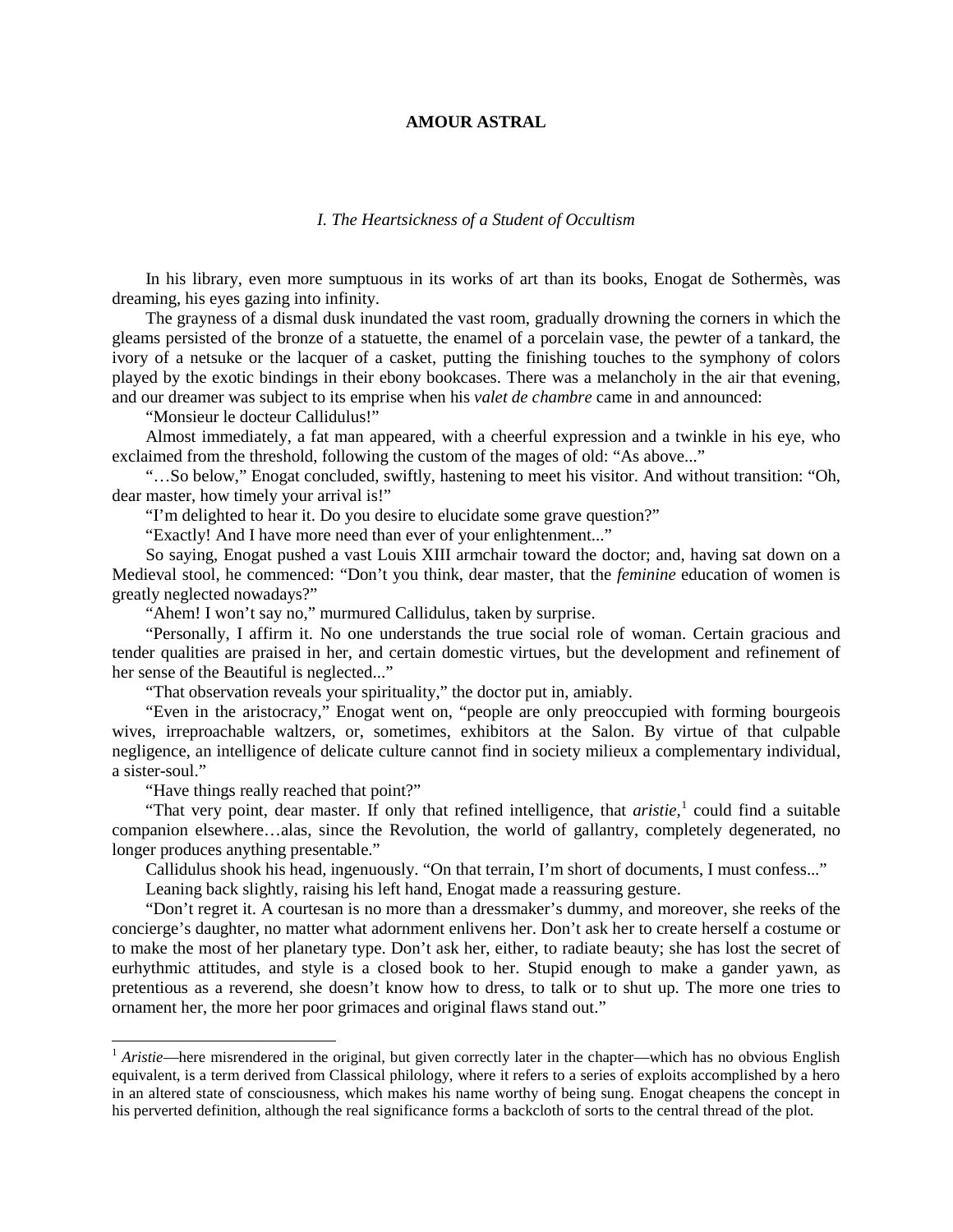"However, I've read in fashionable novels..."

"Oh, novels! Which? Those of Monsieur Bourget, Monsieur Zola or Monsieur Prévost? Novels! There are editors who dictate them all, and that's why they care so little about exactitude in matters of psychology. The time of great courtesans is past, long past! Even Cora Pearl is dead. There's no longer anything but *grisettes*, and worse! The throne on which the likes of Ninon de Lenclos, Montespan, Gabrielle d'Estrées and the Imperia reigned is still awaiting a queen of wit and beauty; I doubt that the white and subtle majesty in question can be, I don't say discovered, but even glimpsed, even among our most superb socialites."

"I would have thought that there were still a few characters to be found in that milieu," Callidulus objected, whose optimism was frightful.

"Eh? What scepter could a woman hold, pray, who allows herself to be enslaved by her dressmaker and her upholsterer?"

The fat man with the twinkle in his eye breathed out softly. "Well, if that's the way it is…but why, damn it, Sothermès, my friend, are you telling me all this?"

"One moment…I'm getting to that," Enogat replied, earnestly. "I need, first, to demonstrate to you that there probably no longer exists a single woman capable of giving the illusion of amour."

"Obviously, we're attributing to that word its meaning of transcendent spirituality."

But Enogat, without paying any heed to the doctor's words, folded his arms and, entirely given over to his discourse, continued, with a vibrant conviction:

"And why? Because none of them any longer has the intuition of the principles of Eroticism. Once, remarkably endowed individuals were able, without special study, to apply its complex laws, but those creatures belonged to the category of great intuitives; they were the artistes of amour. For the crowd, a method and an initiation are absolutely necessary. Oh, we require the advent of the august thinker with the ability to trace that method and establish an initiation!"

"The fact is that that new Orpheus would render humanity a signal service," underlined Callidulus, benevolently.

"By not making the modern woman an artiste of amour, with a doctorate in Eroticism, the antagonism of the sexes has been created. And that antagonism is the sole source of the mysterious malady of which modern societies, exhausted and neurasthenic, are dying. What women are worth, my dear master, fatherlands are worth!"

"It's necessary not to exaggerate that axiom, however, for..."

"Pardon me! A country in which women no longer know how to love or to make themselves loved is a country that is sliding toward ruin, because all the baseness of instinct can be unleashed there frenetically. Well, go search, in our society, bastardized by democracy, for a Phryné who is simultaneously a Hypatia and a Laïs, who, beneath her golden chignon, has the melodious genius of a Sappho of Mytilene, who could cry, without lying, 'I have something here!' while indicating, not her strong-box but her head or her heart!"

"That's agreed. Furthermore, it's certain that materialism, on the one hand, and clerical obscurantism, on the other, have spoiled everything..."

"Absolutely everything, dear master, and now we're in accord! You understand now what perplexity is mine, when I confess to you that my bachelor life, in spite of me, is beginning to drive me mad."

"What, my dear friend, that's it?"

"That's it. For three weeks I've been living in a strange languor..."

"Perhaps it's purely physiological," said the fat man with the cheerful expression, winking. "Well, you're about to turn thirty-five, a delicate age for intellectuals. Men also have their menopauses."

"No, the malady from which I'm suffering has deeper roots," sighed Sothermès.

"Don't allow yourself to be cajoled by melancholy; that would be to attract to your *self*, as you know, the baleful influence of Saturn."

"I'd like nothing better than to react," said Enogat, stifling a second sigh. "But how, alas? It's necessary, at all costs, that I find a companion worthy of me. Without a soul-sister, is life anything but a glacial penitence?"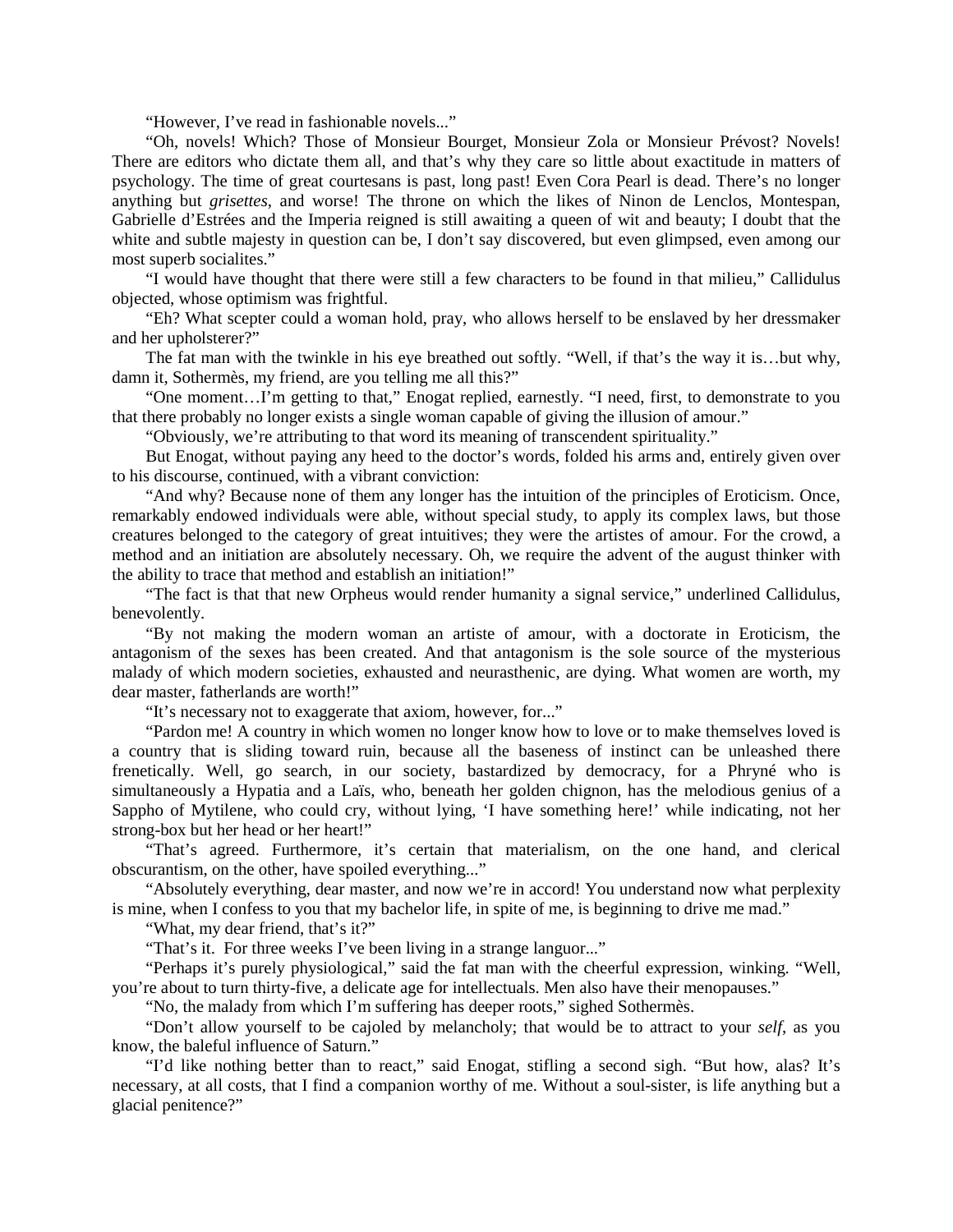He stifled a third sigh. The doctor looked at him fixedly, and murmured, half seriously and half in jest, while the increasing shadows blurred their pallor, as in a painting by Carrière: "In short, Sothermès, it's a Fay that you desire?"

"You've guessed it, my master.

"Damn! It's just that the Fays are beginning to need persuasion."

Feverishly, Enogat exclaimed: "Let's create one!"

Callidulus fixed his interlocutor with his piercing gaze again.

Becoming impassive again, however, Enogat continued: "Yes, let's create one. The alchemists of the Middle Ages fabricated homunculi; why shouldn't we, who've pored over the hermetic books of Nicolas Flamel and Cyliani,<sup>[2](#page-2-0)</sup> attempt to create a woman? Come on, master, is it really so crazy?"

"Not at all. At least that one would be the woman of your desires. Truly, my friend, you've imagined such a project?"

Enogat emphasized his reply with a forceful affirmative gesture.

"So be it," said the other, his hands clasping the twisted arms of his chair.

And for a moment, the two men looked at once another in silence.

The issue of an insolently rich family, brought up among the refinements of an unusual luxury, Enogat de Sothermès had, from an early age, organized his life in accordance with the *Carpamus dulcia* of Persius,<sup>[3](#page-2-1)</sup> elevating egotism to the level of a religion. Master of his fortune at twenty-five, he had hastened to banish all those whose aspect or conservation displeased him, and to create himself a tower, not of ivory but chryselephantine. Everything that modern industry has invented of the comfortable, everything that the art of stylistic epochs presents of decorative marvels or curiosities, was brought together in that residence, reminiscent in more than one way of the palace of the Temple under the Vendômes. And like the dilettante lords of the great century, Enogat had a court and gave fêtes. No one was admitted there without sponsors; furthermore, all postulants had to have given proof of artistry; exception was only made in favor of painters and sculptors of sovereign originality.

For Enogat, *aristie* consisted of not being ignorant of any the little-known works of the past or present, of possessing a multitude of details and anecdotes regarding their authors, of frequenting the exhibitions, concerts and theatrical performances of the most daring innovators and the most guileful tricksters—in sum, in keeping up to date with all novelties of the intellectual or artistic order. He had read, from the Homerides to Jean Moréas, from Panyasis to Raoul Ponchon, From Hecataeus of Miletus to Élémir Bourges, poets and prose writers of whom more than one rare writer only knows the name. He ferreted through anthologies, and his eyes had scanned the majority of typical philosophies and so many histories and memoirs that it was almost frightening.

To tell the truth, he had not gone deeply into any text, and scarcely paused to meditate on the merest page; philosophers only interested him from the historical point of view, and historians from the literary point of view; he was naturally inclined to cephalgia. Studious in a rather peculiar fashion, studious with nonchalance, that "amateur" demanded of books motives for delectation, hours of cerebral intoxication, not themes of comparative study. Incurably eclectic, he supposed that a literate person ought not to be preoccupied with principles and causes, nor, in consequence, in creating an all-encompassing opinion. Rather than espousing some doctrine, it was far more important, in his view, to express intelligent opinions elegantly. He knew everything and he knew nothing. He was a perfect dilettante.

Enogat had exhausted all the mediocre enjoyments furnished by our society at the age of thirty. Libraries had been devoured, precious trinkets accumulated without counting them—and so many women! But of the emptied cups he only retained distaste, and from his reading, images and words. Blasé about everything, his lassitude no longer enjoyed anything of his desires. Like Arsène Houssaye, of cherished memory, he could sing:

<span id="page-2-0"></span> <sup>2</sup> "Cyliani" is the pseudonym attached to a narrative text entitled *Hermes devoilé* (1832; tr. as *Hermes Unveiled*), which exercised a considerable influence on a subsequent school of French neo-alchemists.<br><sup>3</sup> *Carpamus dulcia* means: "Let us pick sweet things". The quotation from the satirist Persius continues, in

<span id="page-2-1"></span>translation: "For when we are dead we shall be but ashes and a story."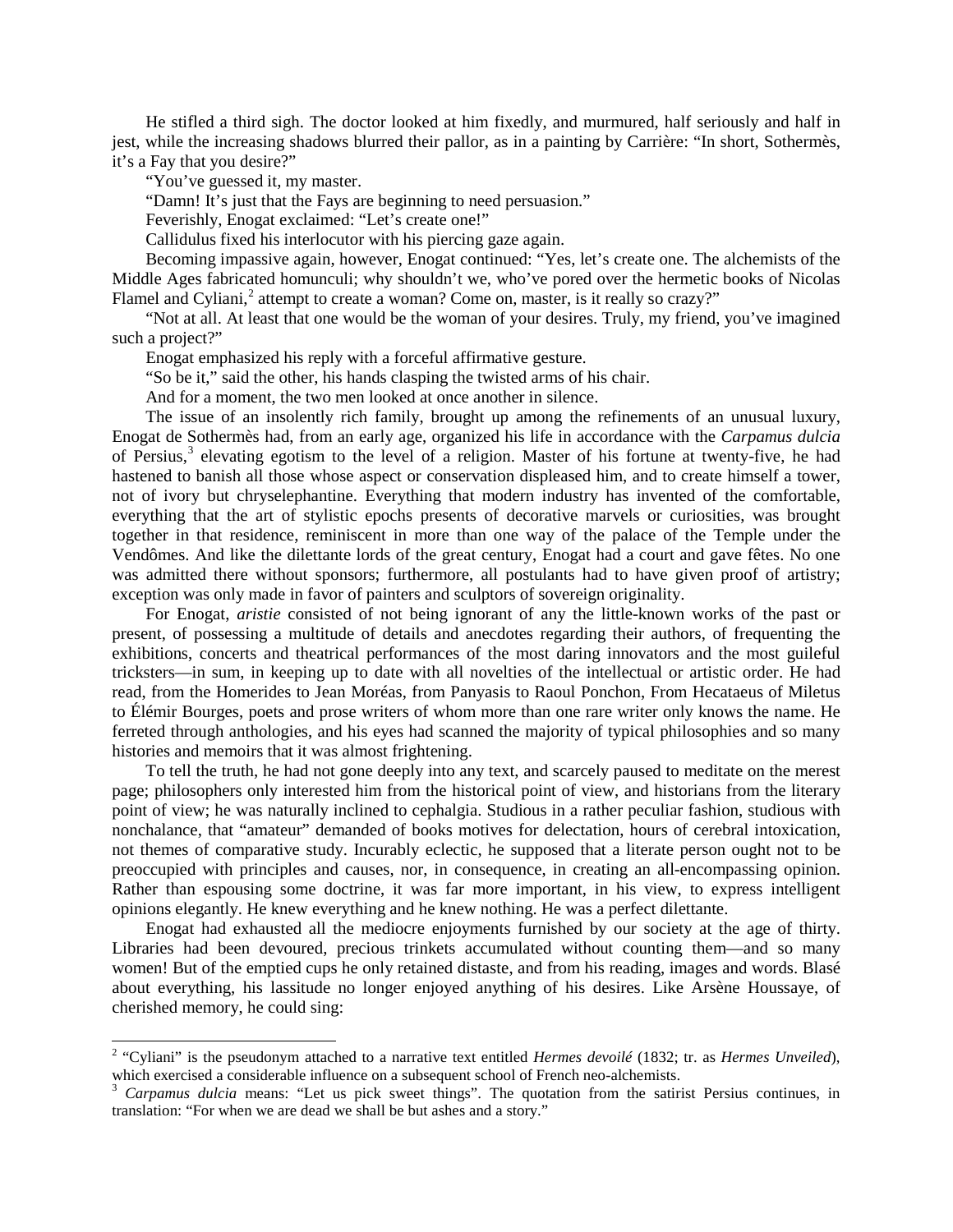*I've made the tour of things a hundred times. Going from Moses to Zeno*...

However, although he was a feminist—or because he was a feminist—he could not add:

*I only love the intelligence of roses And the wisdom of Ninon*...

We have seen what he thought of contemporary womanhood.

Now, in passing such a general judgment, the gentle Enogat could only be mistaken. An observer devoid of synthetic vision and rational argument, a critic devoid of psychology, he knew a few women, but not Woman. So, in spite of what he thought, he remained vulnerable to the schemes of a coquette. His fortune having permitted him to surround himself with a particular atmosphere, and his taste drawing him to stylish reading, he thought himself virile, energetic, aristocratic and the master of his senses; in truth, no one was more at the mercy of a sensation than that man of elegant weakness.

So, having past thirty, he had resolved to change his life. In his state of mind, seeking new sensations was limited to modifying his reading.

A great deal of noise was then being made about Occultism, which several sects claimed to be reviving; the novelty of that movement was bound to attract Enogat.

Lightly tinted with metaphysics by the glosses of socialists and bourgeois exegeses, the nostalgia for the Beyond, Mystery and the Invisible, and its relationship with human beings had not solicited him. Finally, after a great deal of reading, the only thing that still interested him was magic. With a childlike fever he had thrown himself upon that new toy; he consulted those unknown volumes, at first as fairy tales, and then as treasures of wisdom, and gradually, fascinated by that tinsel, he allowed himself to be intoxicated by their deceptive effluvia. A year later, he was no longer content with texts; he wanted to be an initiate.

Immediately, he made the acquaintance of a kabbalist of great renown and solicited from that "doctor of occult sciences" the favor of studying under his direction. The illustrious master skillfully took the neophyte under his wing and deigned to prepare him for the initiatory grades.

That formation was to last nearly three years, during which Enogat took a dozen lessons a month at a louis each. On the advice of his master, he joined an occultist study group, and very gently, like schoolboy "cramming" himself dutifully he had prepared for one of the examinations that the new Rosicrucians—the authentic ones—had just organized. Now he held a baccalaureate in the kabbalah. He was proud of that. If only that contentment had been sufficient...

That success proved the new adept's excellent memory and nothing more. As denuded of mystical sentiment as of metaphysical intelligence, Enogat had only recalled from his occult reading the marvelous aspects, more interested by the fabrication of homunculi than the practices of spiritual embellishment. An initiate, as he understood it, was a hedonist in possession of all the means of enjoyment, and the culture of pride that constitutes initiate asceticism had only fortified him in that agreeable opinion.

Now, at that moment, sitting on a Medieval stool, his legs crossed and arms folded, gravely silent in the gloom, he looked at Callidulus.

Dr. Callidulus...my God, he was something else entirely. A mage! Well, yes, but who gave less the impression of a mage, even a modern one, than a country doctor scarcely rough-hewn, almost clumsy. Nevertheless, he had not had to scratch his head for long to discover one of those superficial intelligences which, unlike profound intelligences, are alert, sharp and redoubtably cunning. A doctor in medicine devoid of fortune and clients, he had succeeded in creating a prosperous situation for himself by setting himself up, by means of the pen and vocally, as a director of occult ideas.

Laborious and ardent, possessing the skill of a diplomat, with a sense of current affairs that a great reporter would have envied, that stout fatherly figure with the cheerful expression and the sly gaze, was a star in the small world of renovators of the kabbalah and other grimoires of that kind. But if he served the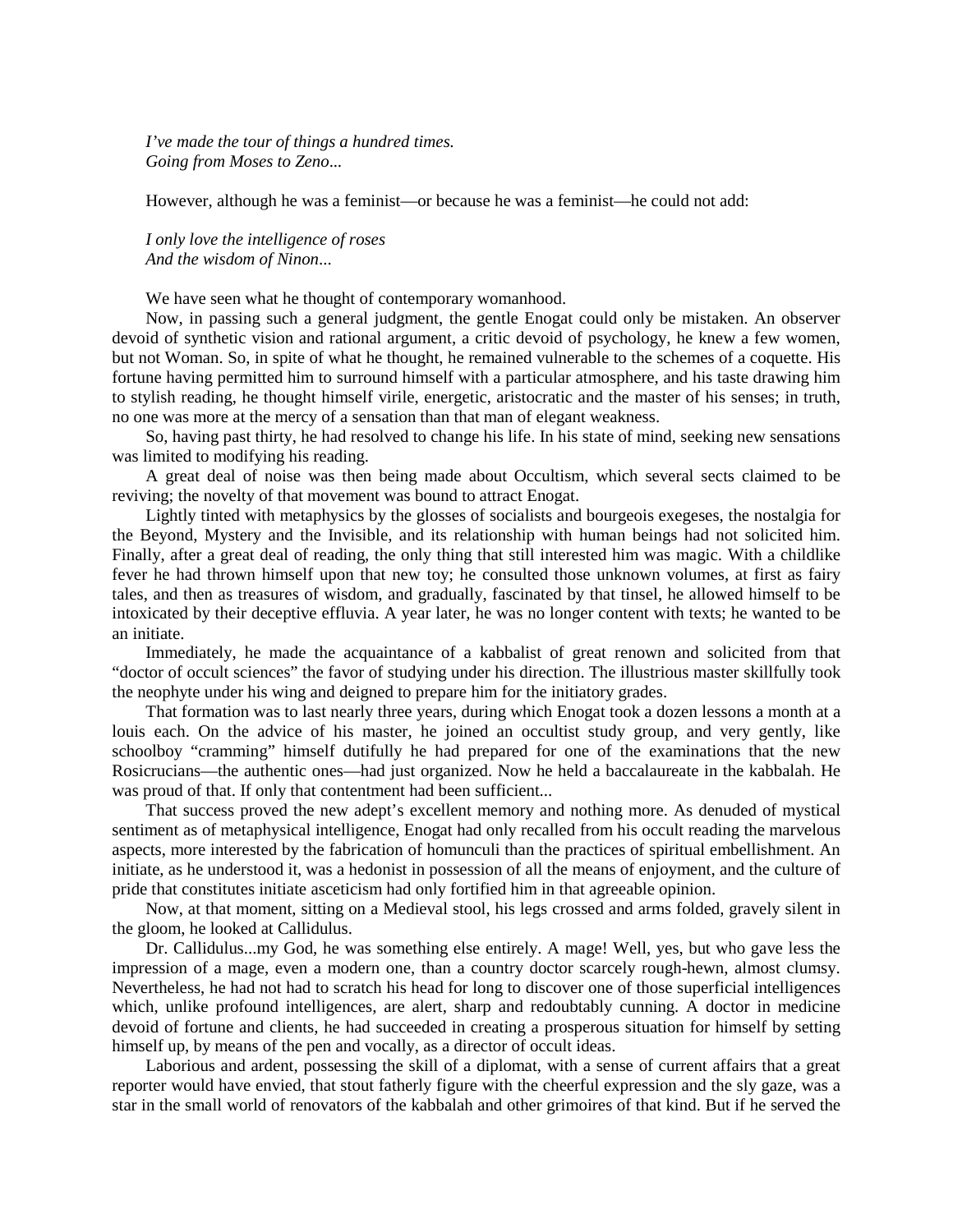cause with zeal, he understood above all how to make it serve his intimate welfare; that is why he left no stone unturned in taking advantage of his notoriety in an entirely material fashion, and no matter how far his high wisdom went, it never forgot to call in at the bank on the way. He was, in the meantime, most amiable man in the world, and the most expert at hiding his true sentiments under a mellifluous false bonhomie that captivated the cleverest.

Certainly, when Enogat had clearly expressed to him the desire to create a homunculus, the excellent doctor remained silent for a moment, his hands clutching his armchair. Soon, however, he offered to direct the "operation."

"Although, Sothermès, my dear disciple, the endeavor presents great difficulties," he insinuated, shaking his head. "It's necessary not to hide that. And we mustn't hide, either, the fact that we're far from being the equals of the glorious alchemists of the Middle Ages. And yet...yes, with powerful conjurations and persistent efforts... In any case, my friend, your project appears to me to be of such superior interest that it's necessary, at any price, to attempt its realization. I don't know of any field of study more admirable, and then again, what a stimulus for our brethren!"

"You think so, master?"

"Oh, undoubtedly. The occultists of these sorry times imprison themselves too much in theory. Instead of applying themselves so much to recruiting adherents from the pen-pushers of the Town Hall and the idlers of the bourgeoisie, it would be better to devote themselves to experimentation, to restore honor to practical magic. A fine advance, when we have gathered together a few hundred affable cretins! Have we reconstituted Rosenkreutz's Rosy Cross only to imitate the freemasons and open one more chapel to universal boorishness, or to form true adepts? History, in accord with tradition, cries out to us: 'The doctrine is nothing without the works!'"

"You bear the seal of the true Magi," said Sothermès. "Oh, Callidulus, dear Callidulus, if only all our brethren were like you!"

Callidulus braced his shoulders and, almost convinced, pronounced: "Our brethren are quite remarkable, but they lack faith. Too many erudites among our candidate hierophants! And then, dear friend—just between us—too many universitarians, deprived of the spirit that vivifies. What's the point of our lectures? Are they just a Sorbonne for the usage of demoiselles? When one wants to conquer the great public, you see, one always expends oneself with students and no longer finds time to work with adepts. Now, without serious endeavors, we'll disgrace esotericism and become magicians within the reach of socialites—a sad destiny, Sothermès. So I can't congratulate you too much for wanting to undertake one of the projects extolled by our venerable masters. Are they reflections sister to mine that have inspired this project in you? Are they...but tell me, what are your special requirements of a homunculus?"

"I'm thinking less of an Egeria than a Theano. Without a companion, my home is becoming a tomb, and you'll understand that I need an ideal companion, a creature of ethereal essence. I manifested to you just now my desire to live with a being superior to the humankind of our cycle; it's a being superior to femininity that I should have said."

Callidulus made a sign of assent.

"The idea is still beautiful; I can only bow to it. I understand your heartsickness, dear friend, and I observe with pleasure how you have already taken advantage of esoteric information, since you have discovered by yourself the only appropriate remedy: a spiritual union with a supraterrestrial, and hence highly enlightened, feminine soul. When do you want to start work?"

"As soon as you please, dear master."

Callidulus frowned, placed his index finger on his temple, and spelled out in a low voice: "Let's see…the time to consult certain texts..."

Night had fallen completely; the conversation, somewhat special in that phantasmal atmosphere, did not lack character.

Two lamps brought in transformed the scene. There was a brief silence.

In a louder voice, the doctor asked: "Does six or seven days suit you?"

"Entirely at your orders. And believe that my gratitude..."